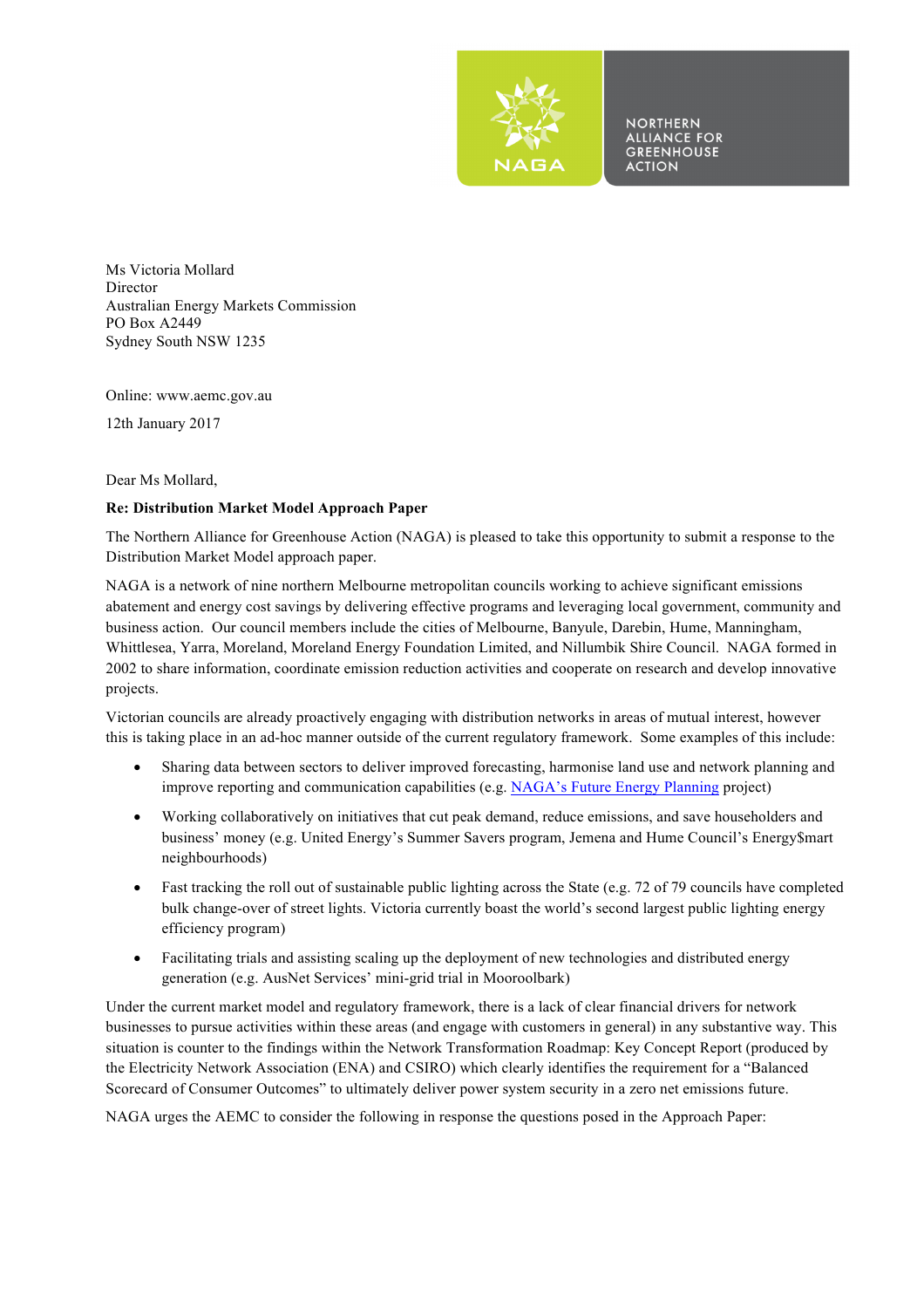*Do stakeholders support this project scope? Is there anything that has not been flagged for consideration that should be? Is there anything that should be excluded from the project scope?*

## **Recognition of the trajectory of climate change and renewable energy policies**

The paper inquires as to whether changes to the regulatory framework, distribution system operation and market design more broadly are needed to enable the evolution to proceed in a manner consistent with the National Electricity Objective (NEO). Although outside the remit of the AEMC, we believe and have previously expressed the view that the NEO is no longer appropriate to the current and future Australian energy market. The NEO currently does not recognise the interests of the community at large and confines consumer interests mainly to economic interest. The interpretation of 'efficient investment' has resulted in unbalanced rule-making and a market bias that supports centralised infrastructure rather than demand management or other non-network solutions. We encourage the AEMC to interpret the NEO more broadly than it currently does.

Importantly, we recommend that the proposed AEMC assessment framework recognise the inevitability of a decarbonised electricity supply. Although federal and state climate and renewable energy policies are outside the control of the AEMC, there is bipartisan agreement that Australia increases its emissions reductions ambition over time. Australia is now a signatory to the Paris Agreement, which locks Australia into ratcheting its Nationally Determined Contributions over time. As such, the AEMC should factor into its design an acknowledgement that any future market model needs to work with, not against, efforts to decarbonise. If not, then it will be constantly challenged by parties seeking to work outside or against the rule framework to achieve emissions reductions.

The current Australian Energy Market Agreement has as one of its objectives to "address greenhouse emissions from the energy sector, in light of the concerns about climate change and the need for a stable long-term framework for investment in energy supplies." The AEMC itself notes the integration of energy and emission reduction policy as a key requirement to maintain and enhance an efficient, safe, secure and reliable energy system<sup>1</sup>. However, policymakers, rule makers and regulators to date have largely ignored the non-legally binding AEMA.

## **Promoting collaboration as a principle**

 $\overline{a}$ 

In addition to the project being guided by the principle of 'promoting competition', a new market model should also incentivise and support collaboration. The design of local energy solutions requires collaboration between parties that have traditionally not worked in close partnership, such as local governments and electricity networks. Distributed energy resources require participation and collaboration from diverse stakeholders in order to ensure that overall system security and reliability is maintained. The energy sector could learn a lot from the water sector, where multistakeholder partnerships is more common, and upstream and downstream impacts and benefits are more holistically considered.

## *Are there any other elements of a DNSP's role or current responsibilities that should be considered?*

Under Victoria's planning system local councils and the State Government develop planning schemes to control land use and development. Currently, electricity network planning and land-use planning currently occur in isolation, meaning long term, viable and sustainable options for integrating demand and supply side opportunities are lost, resulting in inefficient investment and higher prices for consumers.

Whilst both land use planning schemes and the national energy market objectives intend to serve the long term interest of the community, they cannot do so whilst operating in isolation. Despite the implications land use planning has for local energy use and demand patterns, existing regulatory requirements do not require either sector to synchronise their respective planning processes.

The current consumer engagement processes for network planning, such as the Regulated Investment Test (RIT-D), are overwhelmingly complex and time consuming for local (and to a lesser extent state) governments to proactively engage with. For example, a number of councils have recently been consulted by their DNSP a few days prior to the RIT-D due date, with the DNSP seeking local government support for substation upgrades. This is an example of this process failure and highlights the need for coordinated and ongoing engagement between the sectors. Future regulatory settings should incentivise proactive and collective cross-sector solutions, particularly with respect to network constraints.

<sup>1</sup> http://www.aemc.gov.au/getattachment/d253a27d-cc1e-4dc8-9bd3-ed5e629db2a2/AEMC-Year-in-Review-2015-2016.aspx